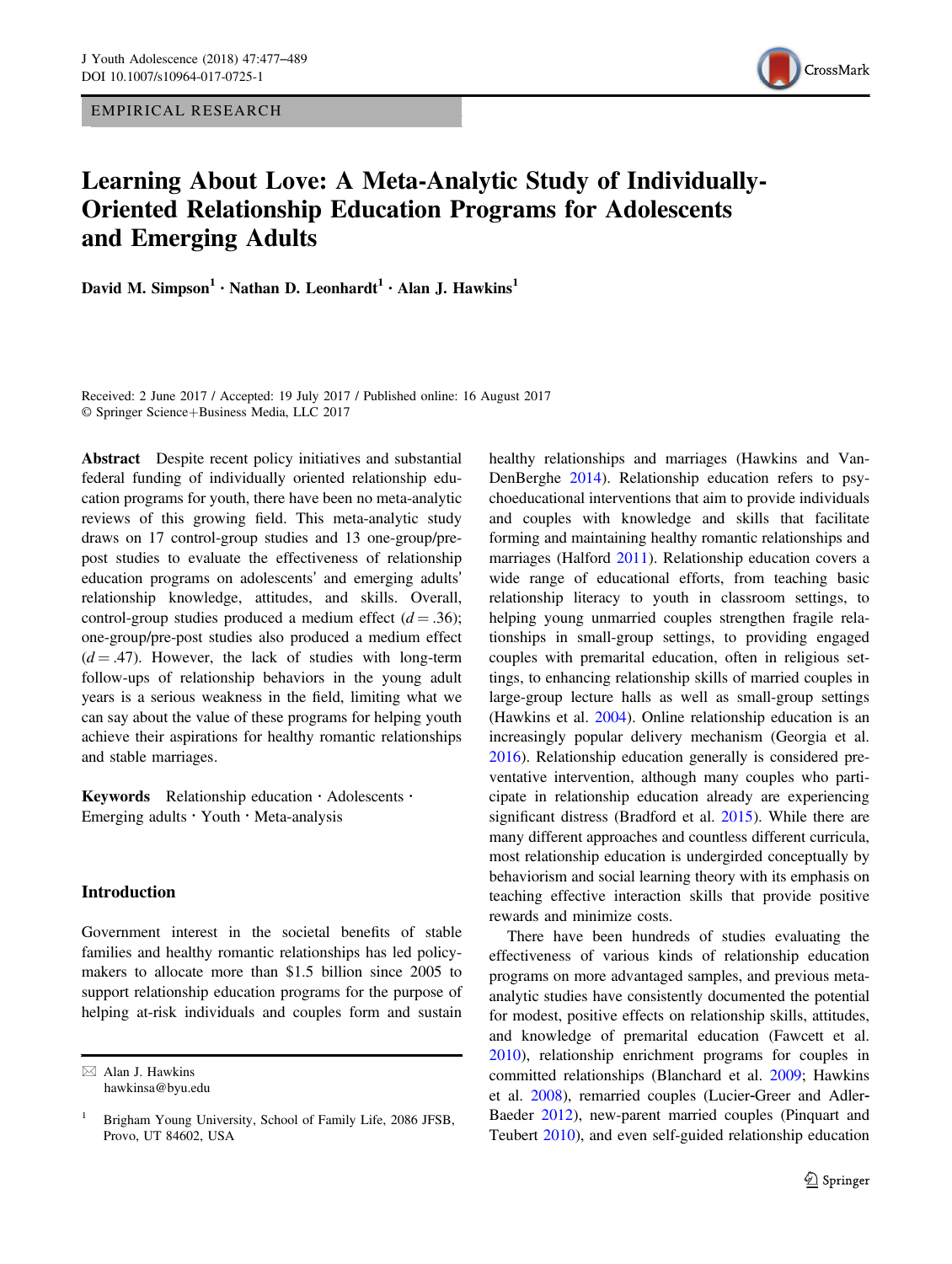(McAllister et al. [2012](#page-11-0)). However, recent studies of the effectiveness of relationship education for disadvantaged populations have produced mixed results so far (Hawkins and Erickson [2015](#page-11-0); Randles [2017](#page-11-0)).

Many of the publicly funded relationship education programs have targeted disadvantaged youth and emerging adults, reaching substantial numbers of them (Scott and Karberg [2015](#page-12-0)). And scholars are increasingly aware of how important early intervention may be to helping young people avoid harmful relationship pitfalls and achieve their aspirations for healthy, stable families (Hawkins [2017](#page-11-0)). However, no meta-analysis has yet synthesized research on individually oriented relationship education for adolescents and emerging adults.

#### Youth and Romantic Relationships

An estimated 80% of youth experience a romantic relationship before the age of 18 (Carver et al. [2003](#page-10-0)). The prevalence of early romantic relationships is worth noting because early romantic-relationship quality is one of the strongest predictors of individual well-being, including depression, self-esteem, and even attempts at suicide (Brent et al. [1993](#page-10-0); Joyner and Udry [2000\)](#page-11-0). Research has also revealed that early romantic involvement serves as a primary context for learning interpersonal behaviors that tend to shape later relational well-being (Collins et al. [2009](#page-10-0)). Although many youth report having positive learning experiences from their early relationships (Barber and Eccles [2003;](#page-9-0) Bouchey and Furman [2003](#page-9-0)), early relational experiences also can be problematic (Bouchey and Furman [2003\)](#page-9-0). Many youth consume media (Roberts [2000](#page-11-0)) that may provide confusing or even harmful messages about intimate relationships (Ward [2016\)](#page-12-0). Overall, many adolescents and emerging adults may be unprepared for early romantic involvement, which may set them on problematic trajectories for eventual long-term relational success (Willoughby and James [2017](#page-12-0)).

Most youth and young adults report that marriage remains one of their highest aspirations (Willoughby and James [2017\)](#page-12-0). More than 80% of adolescents expect to get married in their life, and of those who expect to get married, 90% of them expect to be married to the same person throughout their life (Wood et al. [2008](#page-12-0)). Yet, despite youthful aspirations, young people can struggle to form healthy romantic relationships (Rhoades and Stanley [2014](#page-11-0)), with more disadvantaged youth at even greater risk for poor relational outcomes (Sawhill [2014\)](#page-11-0). Youthful pitfalls and a lack of relationship literacy (along with disadvantaged economic and social circumstances) help to explain the gap between aspiration and reality (Willoughby et al. [2015](#page-12-0)). Many scholars have noted that youth in our society receive little effective guidance for navigating the sometimesdangerous shoals of romantic relationships (Regnerus and Uecker [2011](#page-11-0); Smith et al. [2011](#page-12-0)), and most wish they had more help with this from parents and educators (Weissbourd et al. [n.d.](#page-12-0))

Lower income youth seem particularly disadvantaged in receiving effective guidance for navigating romantic relationships (Sawhill [2014\)](#page-11-0). Research estimates that 30–40% of emerging adult romantic relationships involve physical relationship violence, with lower income youth experiencing higher levels (Berger et al. [2012\)](#page-9-0). Among low-income young women, higher rates of childhood abuse from caregivers and adolescent romantic partners make it harder for them to form healthy relationships and marriages in adulthood (Burton et al. [2009;](#page-10-0) Cherlin et al. [2004](#page-10-0)). Additionally, disadvantaged young women often do not place a priority on obtaining a higher education which seems to play into their willingness to begin families earlier than young women from more advantaged families (Amato and Kane [2011](#page-9-0)). Social scientists continue to explore why lowincome youth are more likely to slide into unstable relationships and have a child before entering a secure longterm relationship (Hymowitz et al. [2013](#page-11-0); McKeever and Wolfinger [2011](#page-11-0); Sawhill [2014](#page-11-0)). In turn, these children in unstable relationships are more likely to grow up experiencing economic hardship and are less likely to see examples of stable, healthy relationships, receive relationship guidance from parents, and repeat the cycle of unstable family formation (Conger et al. [2010;](#page-10-0) Karney and Bradbury [2005](#page-11-0)). Relationship education programs may be a helpful point of intervention in helping disadvantaged youth escape this cycle.

#### Youth Relationship Education

Several scholar-practitioners have pioneered efforts to help adolescents and emerging adults bridge the gap between relational aspirations and reality (e.g., Adler-Baeder et al. [2007](#page-9-0); Braithwaite and Fincham [2007;](#page-10-0) Gardner et al. [2004;](#page-10-0) Whitehead and Pearson [2006\)](#page-12-0). The general focus of youth relationship education (YRE) is to provide youth information on what a healthy relationship looks like (attitudes and knowledge) and to teach them relational skills that may better prepare them to have a healthy relationship. Relationship skills have been a primary focus of most relationship education efforts for committed couples, with communication and problem-solving skills a primary target of evaluation (Blanchard et al. [2009](#page-10-0)). This is due to a robust literature suggesting that communication patterns and problem-solving behaviors are important factors in sustaining or weakening romantic relationships (Masarik et al. [2016](#page-11-0)). More recently, scholars have suggested that additional skills such as self-regulation may be critical to improving relationships (Halford [2011;](#page-10-0) Springer [2013\)](#page-12-0).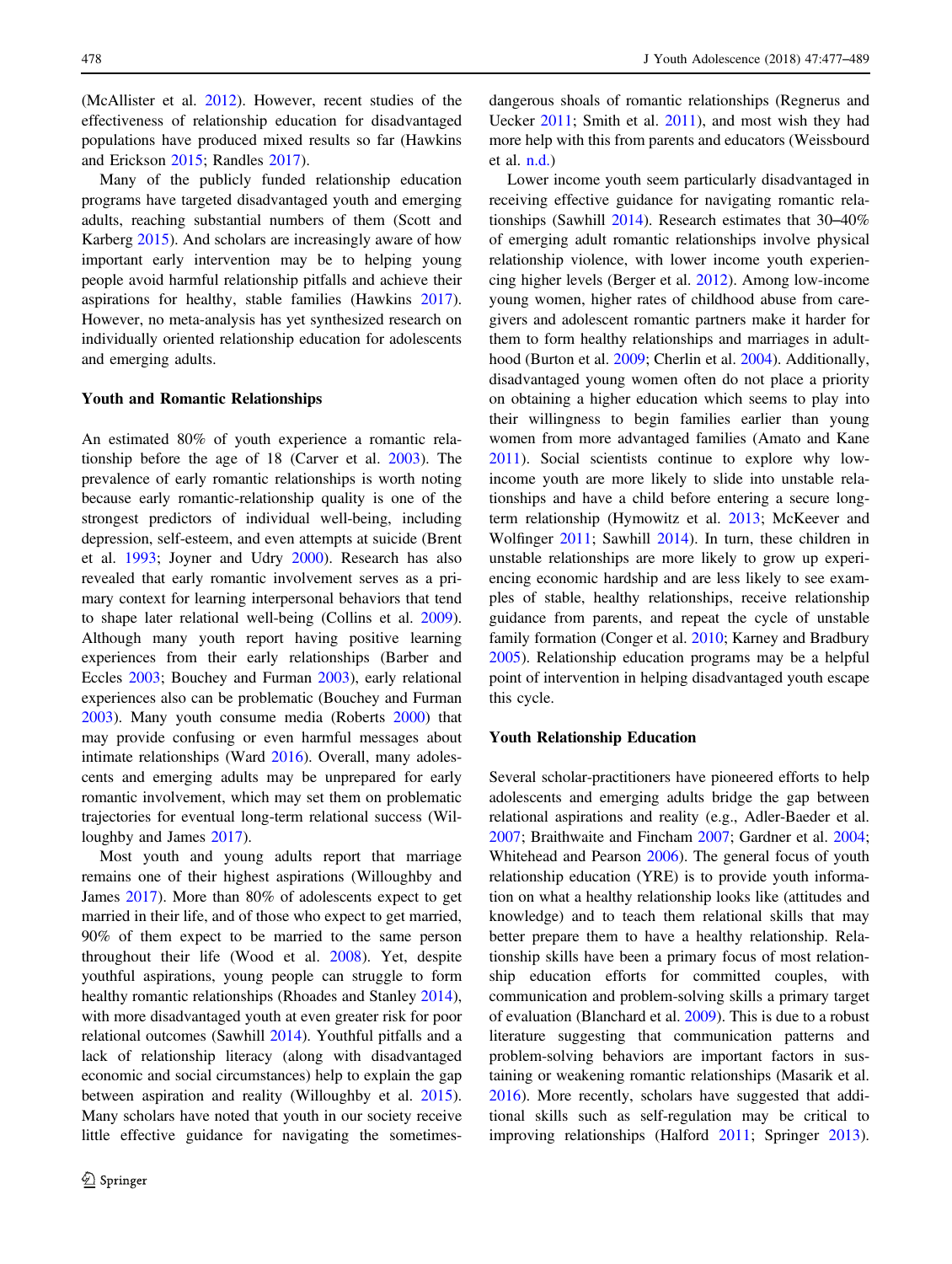The skills frequently evaluated in youth relationship education programs include interpersonal communication, problem-solving and conflict tactics, and self-regulation. These skills usually are assessed generally rather than in the context of a specific relationship.

Attitudes and knowledge about successful relationship practices also influence relational behavior (Kerpelman et al. [2009;](#page-11-0) Willoughby et al. [2015](#page-12-0)). Some beliefs and attitudes can lead to behavior that reduces the odds of successful long-term relationships. For example, increases in unrealistic expectations about soulmates (Wilcox and Dew [2010](#page-12-0)) can create challenges to forming healthy marriages and even may lower chances of marital success (Busby et al. [2010;](#page-10-0) Wilcox and Dew [2010](#page-12-0); Willoughby et al. [2012\)](#page-12-0). Many individually oriented relationship education programs for both adolescents and emerging adults use curriculum that has a focus on what the programs call "unhealthy expectations." They also teach other subject matter in regards to attitudes and knowledge that can help to counter potentially harmful relational patterns. For example, accurate knowledge can help individuals recognize what a healthy relationship looks like, recognize potentially dangerous patterns, make active decisions in relationships rather than passively sliding through relationship transitions (Cottle et al. [2014\)](#page-10-0), and understand physical attraction vs. mature love and smart dating strategies (Adler-Baeder et al. [2007\)](#page-9-0). Youth relationship education also may be able to reduce immature relationship beliefs, such as "love conquers all" (Kerpelman et al. [2009\)](#page-11-0), decrease acceptance of relationship violence (Gardner et al. [2004\)](#page-10-0), and engender more positive views about seeking relationship help in the future (Gardner et al. [2004](#page-10-0); Williamson et al. [2014\)](#page-12-0).

# Current Study

The purpose of this meta-analysis, then, is to assess the potential effectiveness of relationship education programs at improving the relational skills, attitudes, and knowledge of adolescents and emerging adults. The results of this study are relevant for relationship education practitioners as well as policymakers making decisions about supporting relationship education programming for at-risk populations. As is common practice in meta-analytic studies, we make no specific hypotheses about the effectiveness of these programs.

## Method

## Inclusion/Exclusion Criteria

To be included in our meta-analysis, a study needed to be a relationship education intervention evaluation focused on

individual relationship literacy and not on *couple* relationship enhancement. We excluded clinical interventions because clinical interventions often produce larger effects (Shadish and Baldwin [2003\)](#page-12-0), target different outcomes, and interventions are varied and tailored to clients rather than maualized. The average age of the sampled population needed to be between 13 and 29 years old. A few studies had participants younger or older than these parameters, but were included so long as the average sample age was between 13 and 29. A few studies of individually oriented relationship education programs included small numbers of unmarried or married couples, but so long as the curriculum focused on individual relationship literacy and not couple relationship enhancement, we included these studies in the meta-analysis. We did not include intervention studies that focused primarily on sex education. Although these interventions sometimes briefly discuss relationship knowledge, attitudes, and skills, they do not focus on general relationship literacy or skills. And a thorough meta-analysis of sex education programs was recently published (Chin et al. [2012](#page-10-0)). Similarly, we did not include studies focused on antiviolence or anti-bullying programs for youth, which is a growing and important area of youth programming (De La Rue et al. [2017\)](#page-10-0). Some relationship education programs included content on sex-education, anti-violence, or antibullying within the context of relationship literacy; so as long as the program's primary focus was on relationship literacy, we included these studies in our meta-analysis (e.g., Braithwaite and Fincham [2007;](#page-10-0) Gardner et al. [2016\)](#page-10-0). Many positive youth development programs have been evaluated, but none of the programs reviewed in a metaanalysis of this body of work (Ciocanel et al. [2017](#page-10-0)) had a focus on romantic relationship literacy. Thus, they were not included in our meta-analysis of youth relationship education programs. Studies outside the United States or in languages other than English were eligible to be included in the meta-analysis, but we found no such studies.

We included studies with various experimental designs. While randomized controlled trial (RCT) designs are considered the gold standard in intervention work, these designs are expensive and hard to implement in the field, leading many evaluators to consider other alternatives, especially early in the program evaluation process (Lipsey and Wilson [2001](#page-11-0)). For this reason, we also included quasiexperimental studies (with non-randomized control/comparison groups). Because true experimental studies may yield different results than quasi-experimental studies (Shadish and Ragsdale [1996\)](#page-12-0), we tested for differences in effect sizes for these different designs before combining them. In addition, we also coded a significant number of one-group/pre-post studies that have been conducted in the field. However, best practices in meta-analysis call for these studies to be analyzed separately from control-group studies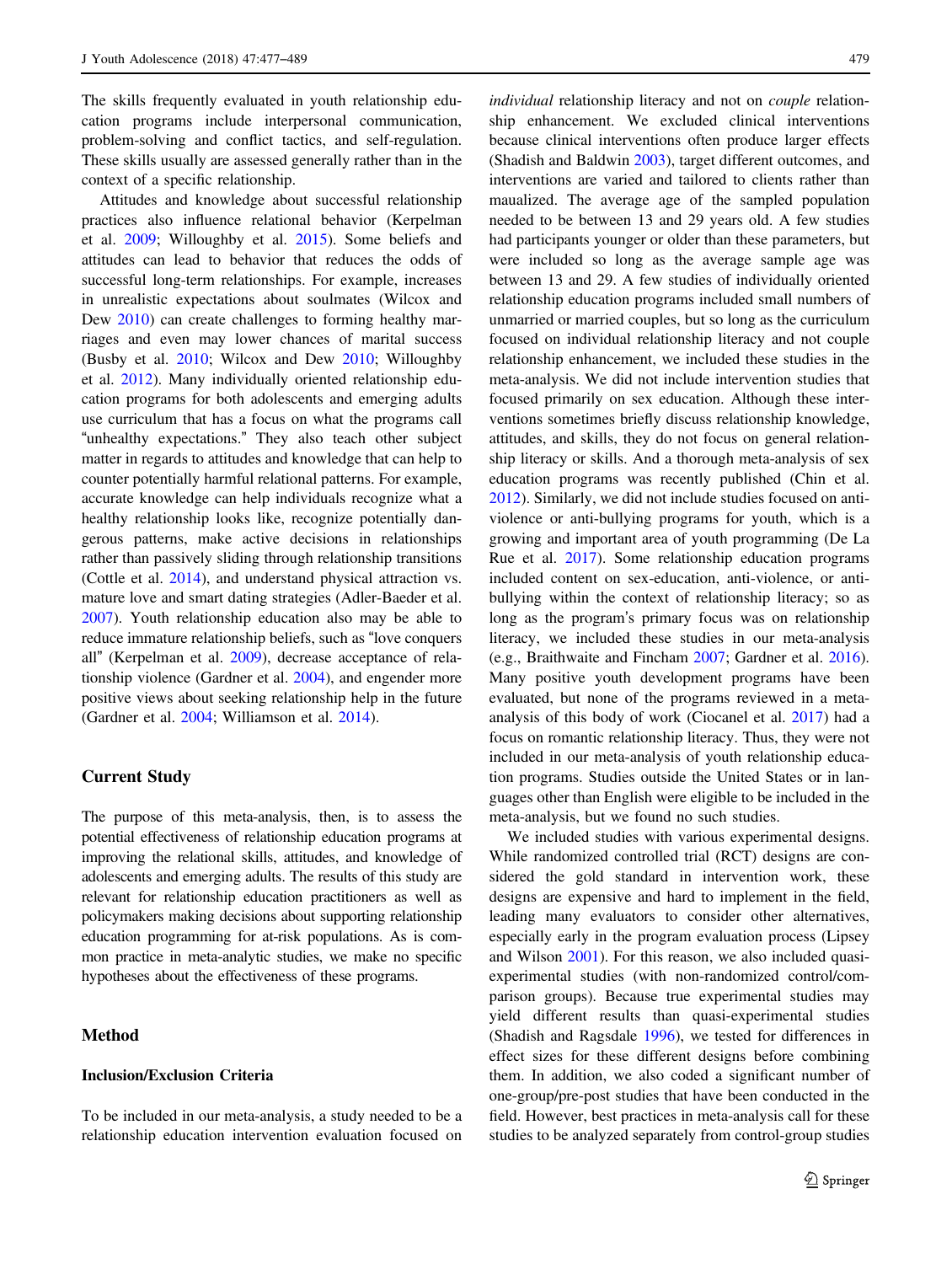because they employ a different formula for calculating effect sizes and because they are not strictly comparable to true experiments (Lipsey and Wilson [2001](#page-11-0)).

We searched for both published and unpublished studies. A concern in meta-analytic studies is publication bias, resulting because studies with significant findings are more likely to be submitted for review and to be published, which can inflate overall effect-size estimates (Card [2015\)](#page-10-0). A thorough search for unpublished studies reduces bias in overall effect sizes because unpublished studies likely have smaller effects (Lipsey and Wilson [2001\)](#page-11-0). When we found both an unpublished report (e.g., a doctoral dissertation) and a published version of the same study, we coded the published article for our analyses. In our final analyses, three unpublished studies were included.

Finally, studies had to provide sufficient data to calculate an effect size. When insufficient data were provided in the study, we attempted to contact authors to retrieve the information. Three authors responded to our requests and provided adequate data to compute an effect size.

### Search Procedure

Our search for relevant studies began with searches of online databases: PubMed, Academic Search Premier, PsycINFO, PsycARTICLES, Psychology and Behavioral Sciences Collection, ProQuest Dissertation and Theses databases, and Social Work Abstracts. We searched for years 1975 through 2017. (Rigorous relationship education research began in the mid-1970s; Hawkins et al. [2008](#page-11-0).) The following terms along with a search wildcard (\*) were used to find relevant articles: relationship education, individual, couple relationship education, and specific, well-known relationship education curricula such as Relationship Smarts. In addition, we personally contacted active researchers in this field for leads on published and unpublished studies.

Through this initial search we identified 691 unduplicated potential studies. Figure [1](#page-4-0) is a PRISMA flow-chart (Mother et al. [2009](#page-11-0)) that outlines our search procedure and study inclusion/exclusion process. In the second step of the review, we screened each study's abstract. This process lead us to remove an additional 634 studies. Next we conducted a full-text assessment on the remaining 57 studies. This fulltext assessment lead to the removal of 30 studies for the following reasons: they were conceptual reviews (2) or qualitative-only studies (2); they were not focused on relationship education (1); they focused on couple rather than individually oriented education (8); the average age of the sample was too high (1); they did not assess outcomes of interest to this meta-analysis (12); we could not get adequate information to compute effect sizes (3, Hood

[2016](#page-11-0); Kilmann et al. [2006;](#page-11-0) Gardner [2001\)](#page-10-0), and the study was clearly a duplicate sample from another included study (1), so it was merged with that study. (A handful of studies were conducted by the same research team and used samples from the same state, raising concerns about potentially violating the assumption of sample independence in analyses. When concerns about sample independence arose, we corresponded directly with authors to assure samples were independent.) This left 27 studies for coding. However, three articles evaluated two separate programs with independent samples in the same report, generating three additional studies. Accordingly, we coded 30 studies (17 control-group studies and 13 one-group/pre-post studies) for our meta-analysis from 27 reports. Table [1](#page-5-0) provides a summary of these included studies and key study characteristics.

## Variable Coding

#### Codebook

A 52-item codebook was created to code study descriptors, outcome variables, and potential moderating variables of the outcomes. (As in common in meta-analytic coding, many potentially valuable moderator variables were infrequently reported in the studies.) Coding was completed independently by the first two authors. Any coding differences were resolved by further checking study text and consulting with the third author. Using this coding procedure, we did not compute inter-coder reliability for this study.

#### Outcome variables

During our systematic review of relevant studies, three types of outcomes emerged as common across studies: relationship knowledge, attitudes, and skills. (Because these programs teach relationship literacy to individuals, evaluation studies often did not assess relational behaviors, as is common in couple-oriented relationship education.) Outcome variables were coded and placed into one of these three categories. During the coding process, however, it became apparent that it was difficult to distinguish between outcomes that measured attitudes and those that measured knowledge, so we collapsed the two categories into a single category labeled "Attitudes." Common outcomes in the Attitude category included outomes the programs called unrealistic expectations, healthy marital beliefs, and attitudes toward seeing a marriage counselor. The relationship skills category included outcomes primarily focused on effective communication and problem-solving skills. A few studies also assessed avoidance of aggression and violence in dating relationships. To facilitate aggregated analyses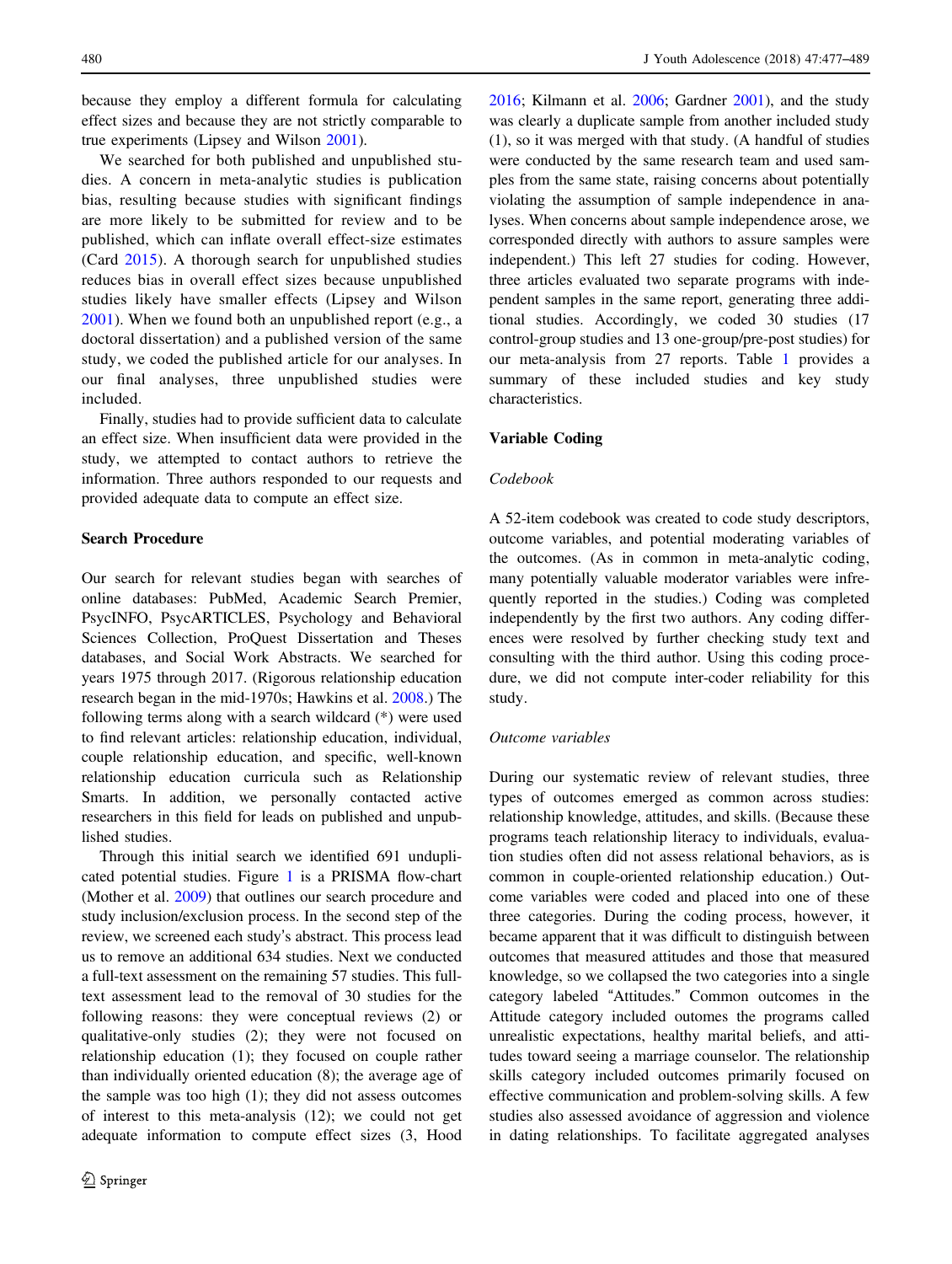<span id="page-4-0"></span>Fig. 1 PRISMA flow-diagram of the study selection process



(that also increased statistical power), all outcomes were coded in the direction that indicated a positive educational outcome.

## **Moderators**

We coded a number of sample, methodological, and programmatic elements in the studies that could potentially moderate overall effect sizes. But due to small numbers of studies and a lack of variation or reporting on these elements in studies, only a handful of potential moderator variables could be tested fairly. We thought it was important to distinguish between programs targeted primarily to adolescents and those targeted to emerging adults. All included studies explicitly reported the average age of their sample (or that the samples were exclusively adolescents or emerging adults). Studies with a sample average age younger than 18 years old were coded as adolescenttargeted programs; studies with a sample average age of 18–29 years were coded as emerging-adult–targeted

programs. In addition, there was variation in sample socioeconomic status and race/ethnicity across included studies. There has been a vigorous debate in the field about whether relationship education programs are effective for higher risk, disadvantaged individuals (Hawkins and Erickson [2015;](#page-11-0) Randles [2017\)](#page-11-0). Socioeconomic status (SES) initially was coded with five categories (low-income/mixed low- and middle-income/middle-income/high-income/unreported) based on indicators such as family income or parental education level. In some cases, explicit information about sample SES was not provided, but we made best efforts to categorize the samples based on other relevant information provided (e.g., government-funded program that targeted lower income individuals). Still, six studies did not provide enough information to categorize confidently sample SES. These six studies were included in overall analyses but were not available for moderation analyses. Categories of race/ethnicity had to be collapsed to non-White/White to increase statistical power in analyses.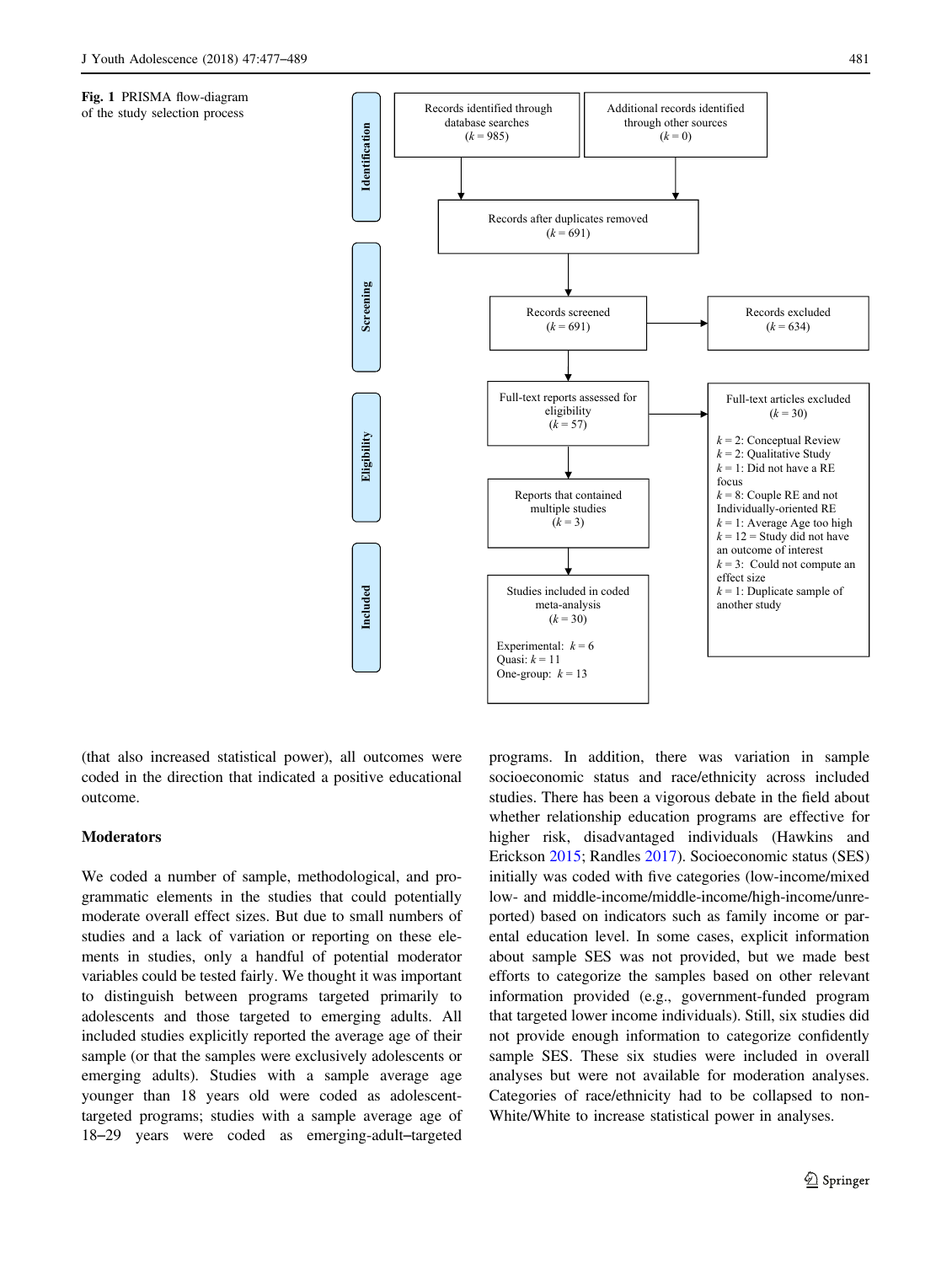<span id="page-5-0"></span>Table 1 Study characteristics of the studies selected for the meta-analysis

| Author (year)                  | Design     | $N-T$ | $N-C$ | $\boldsymbol{d}$ | Outcome       | Age                        | <b>SES</b>   |
|--------------------------------|------------|-------|-------|------------------|---------------|----------------------------|--------------|
| Adler-Baeder et al. (2007)     | QE         | 235   | 105   | .150             | Attitudes     | AD                         | Mixed        |
|                                |            |       |       | .084             | <b>Skills</b> |                            |              |
| Bradford et al. (2016)         | QE         | 682   | 462   | .758***          | Attitudes     | EA                         | Lower        |
|                                |            |       |       | .799***          | <b>Skills</b> |                            |              |
| Braithwaite and Fincham (2007) | RCT        | 31    | 26    | .084             | Attitudes     | EA                         | Insufficient |
|                                |            |       |       | .311             | Skills        |                            |              |
| Braithwaite and Fincham (2007) | <b>RCT</b> | 29    | 26    | .038             | Attitudes     | EA                         | Insufficient |
|                                |            |       |       | .343             | Skills        |                            |              |
| Braithwaite and Fincham (2009) | <b>RCT</b> | 38    | 39    | $1.332***$       | Skills        | EA                         | Insufficient |
| Gardner et al. (2004)          | QE         | 263   | 147   | $.510***$        | Attitudes     | AD                         | Mixed        |
|                                |            |       |       | $.358**$         | Skills        |                            |              |
| Gardner et al. (2016)          | QE         | 141   | 65    | .157             | Attitudes     | AD                         | Mixed        |
|                                |            |       |       | .143             | Skills        |                            |              |
| Halpern-Meekin (2011)          | QE         | 67    | 19    | .427             | Skills        | AD                         | Lower        |
| Holt et al. (2016)             | <b>RCT</b> | 26    | 34    | .498*            | Attitudes     | EA                         | Mixed        |
|                                |            |       |       | .120             | Skills        |                            |              |
| Holt et al. (2016)             | RCT        | 26    | 34    | .342             | Attitudes     | EA                         | Mixed        |
|                                |            |       |       | .000             | Skills        |                            |              |
| Johnson (2009)                 | QE         | 47    | 61    | .253             | Attitudes     | EA                         | Mixed        |
| Kerpelman et al. (2010)        | RCT        | 767   | 635   | .361***          | Attitudes     | AD                         | Mixed        |
|                                |            |       |       | .059             | Skills        |                            |              |
| Ma et al. (2014)               | QE         | 874   | 729   | $.158**$         | <b>Skills</b> | EA                         | Mixed        |
| Polanchek (2014)               | QE         | 131   | 120   | .469***          | Attitudes     | EA                         | Insufficient |
| Schramm and Gomez-Scott (2012) | QE         | 426   | 197   | .158             | Attitudes     | AD                         | Insufficient |
|                                |            |       |       | $.240**$         | Skills        |                            |              |
| Sharp and Ganong (2000)        | QE         | 108   | 71    | .435**           | Attitudes     | EA                         | Lower        |
| Van Epp et al. $(2008)$        | QE         | 120   | 144   | $.418**$         | Attitudes     | EA                         | Mixed        |
| Antle et al. (2011)            | $1-P/P$    | 202   |       | $.154*$          | Attitudes     | AD                         | Lower        |
|                                |            |       |       | $.241**$         | Skills        |                            |              |
| Bradford et al. (2014)         | $1-P/P$    | 1686  |       | $.181***$        | Attitudes     | AD                         | Lower        |
| Chan et al. (2016)             | $1-P/P$    | 6984  |       | .915***          | Skills        | AD                         | Lower        |
| Cottle et al. $(2014)$         | $1-P/P$    | 186   |       | .630***          | Attitudes     | EA                         | Insufficient |
|                                |            |       |       | $1.324***$       | Skills        |                            |              |
| DuPree et al. $(2016)$         | $1-P/P$    | 152   |       | $.640***$        | Skills        | EA                         | Mixed        |
| Futris et al. (2013)           | $1-P/P$    | 524   |       | $1.033**$        | Attitudes     | $\mathbf{A}\mathbf{D}$     | Lower        |
|                                |            |       |       | 1.095***         | Skills        |                            |              |
| Halpern-Meekin (2011)          | $1-P/P$    | 136   |       | .095             | Skills        | $\rm{AD}$                  | Lower        |
| Kerpelman et al. (2009)        | $1-P/P$    | 1423  |       | $.182***$        | Attitudes     | AD                         | Lower        |
|                                |            |       |       | $.094**$         | Skills        |                            |              |
| Lloyd et al. (2015)            | $1-P/P$    | 211   |       | .739***          | Attitudes     | $\mathop{\rm EA}\nolimits$ | Mixed        |
| McElwain et al. (2016)         | $1-P/P$    | 1005  |       | $.082*$          | Attitudes     | AD                         | Lower        |
|                                |            |       |       | $.143***$        | Skills        |                            |              |
| Rice et. al. (2017)            | $1-P/P$    | 3658  |       | .901 ***         | Attitudes     | AD                         | Lower        |
|                                |            |       |       | $.669***$        | Skills        |                            |              |
| Sparks et al. (2012)           | $1-P/P$    | 114   |       | .004             | Attitudes     | AD                         | Mixed        |
| Springer (2013)                | $1-P/P$    | 94    | -     | .178             | Skills        | $\mathop{\rm EA}\nolimits$ | Mixed        |

N-T is the sample size for treatment group; N-C is the samples size for control group; Mixed is the lower and middle class sample; Insufficient is the insufficient data to record membership

RCT randomized control trial, QE quasi-experimental, 1-P/P = One-group/pre-post, AD adolescents, EA emerging adults Effect sizes are significant at \*  $p < .05$ ; \*\*  $p < .01$ ; \*\*\*  $p < .001$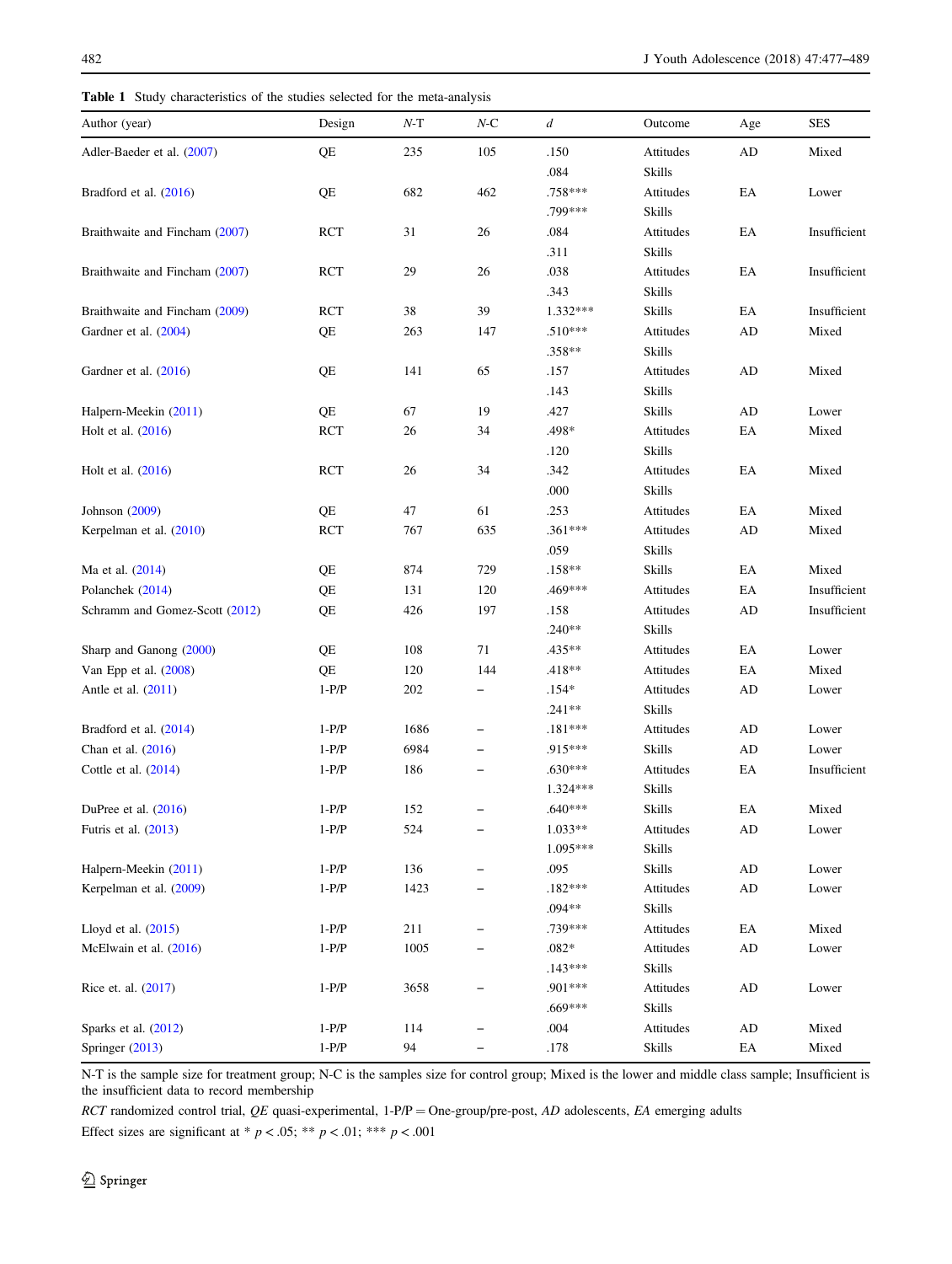#### Computing and Reporting of Effect Sizes

We employed Biostats' Comprehensive Meta-Analysis III to conduct analyses. We used random effects models to calculate effect sizes, which allow for the possibility that differences in effect sizes from study to study are associated not only with participant-level sampling error but also with variations in study methods and program features, facilitating generalization of results (Lipsey and Wilson [2001](#page-11-0)). Each study effect size was weighted by the inverse variance (squared standard error) to account for differential precision in estimates of effects. For control-group studies, standardized mean group difference effect sizes were calculated. Standardized gain score effect sizes were calculated for onegroup/pre-post studies (analyzed separately). Calculating the standardized gain score requires knowing the correlation between the pre- and post-test scores of outcome variables. Few studies reported the pre/post correlation of outcome variables, so a  $r = .50$  correlation was imputed for studies with missing correlations. Previous research suggests a prepost correlation of .50 is a reasonable estimate of the true correlation (Lipsey and Wilson [2001](#page-11-0); Nowak and Heinrichs [2008\)](#page-11-0). In addition, we conducted a sensitivity analysis using  $r = .60$ ; resulting effect size estimates were virtually unchanged.

All effect sizes come from immediate (or within 1–2 months) post-test assessments. A few studies  $(k = 5$ attempted longer-term follow-up assessments, but high sample attrition rates (>50%) were common in these studies, potentially biasing results. So a fair test of longer-term effects of youth relationship education studies was not feasible.

# **Results**

## Key Study Characteristics

Half of the studies  $(k = 15)$  had samples with adolescents (ages  $\langle 18$ , average age of samples = 15.8); the other half had samples of emerging adults (ages 18–29, average age of samples  $= 20.8$ ). Most of the studies of emerging adult programs had samples of college students taking a course for credit; it was common for studies with adolescent samples to have students taking a high school course. The most common youth relationship education curricula studied were Relationship Smarts  $(k = 11, 37%)$  and PREP/ Connections ( $k = 7, 23\%$ ).

Six studies did not report information on sample SES. But a little more than half of the studies  $(k = 13)$  that reported sample SES had mixed low-income/middle-income youth, while the remaining studies  $(k = 11)$  had primarily lower income youth; there were no studies with primarily higher income youth. Four studies (13%) did not report on the race/ ethnicity of their samples. Of those studies that reported sample race/ethnicity, most  $(k = 18, 69\%)$  had samples with more than one third non-White participants.

## Preliminary Analyses

# Standardized mean difference effect size vs. standardized mean difference of gain score effect size

All but two control-group studies reported both pre-test and post-test scores. For RCT studies, comparing post-test treatment scores and control-group scores yields an unbiased estimate of the true effect size. However, 11 control-group studies were not able to randomly assign participants to groups. If there were pre-test group differences (which has been observed in other meta-analytic studies of relationship education programs; Hawkins et al. [2008](#page-11-0)), these studies can produce biased effects. However, the overall program effect sizes estimated with the standardized mean difference effect size and the standardized mean difference of gain score effect size were virtually identical. Thus, we were comfortable in reporting the traditional standardized mean difference effect sizes for control-group studies.

## RCT studies vs. quasi-experimental studies

In addition, there was not a statistically significant difference in the overall standardized mean difference effect sizes between RCT studies and non-randomized control-group studies. Thus, we combined these studies to increase statistical power in our analyses.

#### Publication bias/missing studies

A direct test for publication bias was not feasible because only three studies included in our meta-analysis were unpublished (two control-group studies and one one-group/ pre-post study). Tests for evidence of missing studies were conducted using adjusted funnel plots and Duval and Tweedie's trim and fill method. Results (for both controlgroup and one-group/pre-post studies) suggested no evidence of missing studies.

#### Adolescent vs. emerging adult studies

Because most studies with adolescent samples involved many disadvantaged youth, while most studies with emerging adult samples involved enrolled college students, who likely were more advantaged, we report both the disaggregated effect sizes for adolescent and emerging adult samples as well as the aggregated effect sizes to deal better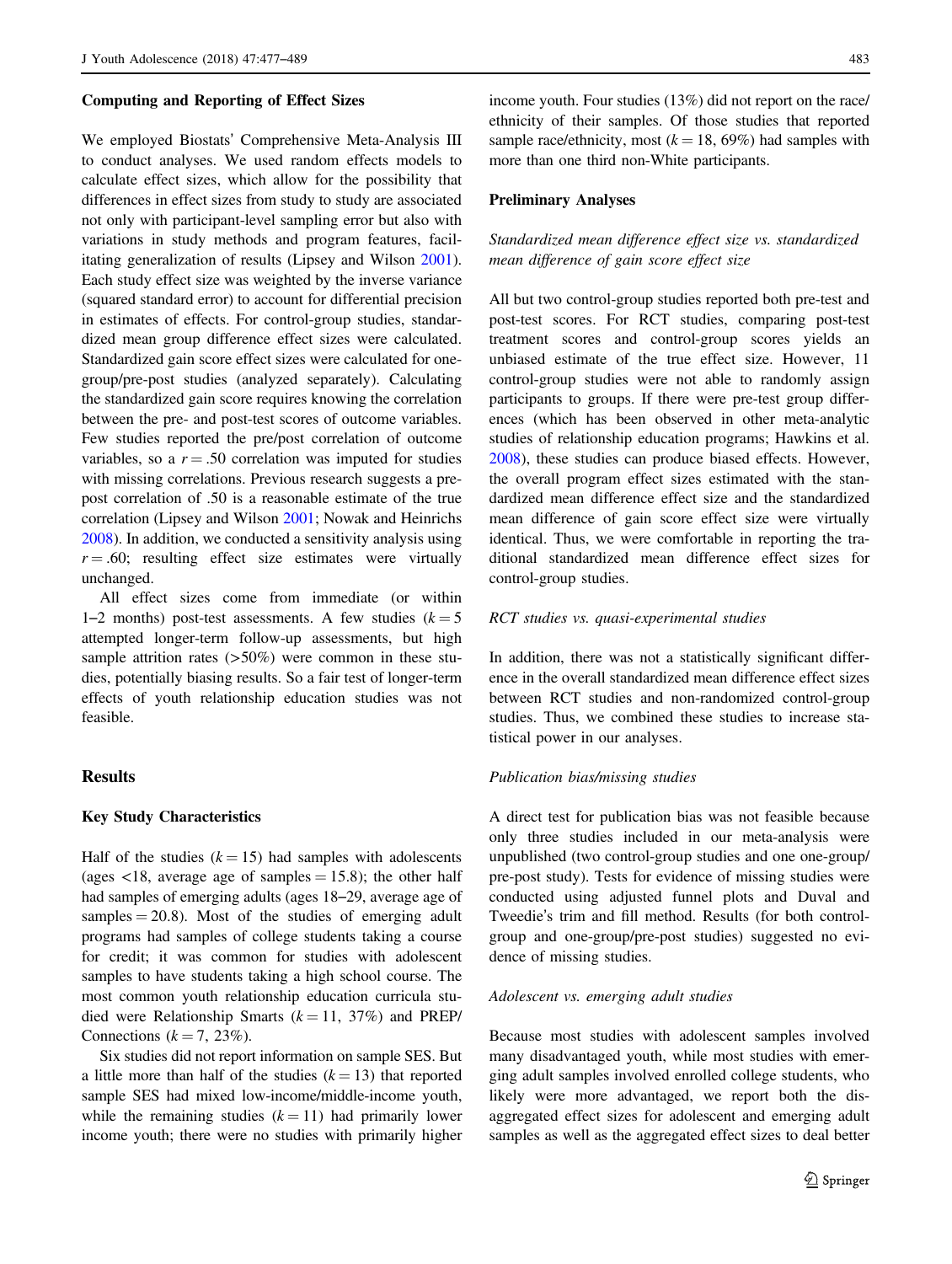with the potential confound of these two study characteristics in analyses.

## Retrospective vs. standard pre-post studies

Three of 13 one-group/pre-post studies employed a retrospective-pre-post design in which participants at posttest reported on their current level of an outcome but also retrospectively reported on their level of this variable before taking the program. Some evaluators argue that this design can minimize response-shift bias that occurs when participants are inclined to overestimate their knowledge or skills before receiving an educational intervention (Duncan and Goddard [2017](#page-10-0)). Sensitive to this issue, we checked to see if studies with retrospective-pre-post designs were significantly different than studies with standard-pre-post designs and indeed they were substantially larger (retrospective pre-post  $d = .89$ ,  $p < .001$ ,  $k = 3$ ; standard pre-post  $d = .33, p < .001, k = 10; Q(1) = 39.1, p < .001$ . Space limitations do not permit an in-depth analysis of the complex question of which method—standard pre-post or retrospective pre-post—is a better estimate of the true effect size. However, we tend to believe that the former method underestimates effect sizes in these kinds of interventions while the latter tends to overestimate them. So, the aggregated effect size actually may be a better estimate. Based on this logic, we present the aggregated effect sizes for onegroup/pre-post studies, which in each case is a value higher than for standard pre-post studies and lower than for retrospective pre-post studies.

## Primary Analyses: Experimentally Designed Studies

Results of our primary analyses with control-group studies are found in Table 2. We follow the standard practice of referring to studies with effects ≤.20 as small, between .20 and .79 as medium, and  $\geq 0.80$  as large (Cohen [1988](#page-10-0)). Findings indicate youth relationship education programs have a moderate overall effect size  $(d = .36, p < .001, k =$ 17;  $Q = 91.92$ ,  $p < .001$ ). The effect sizes for Attitudes (d  $= .36, p < .001, k = 14$  and Skills ( $d = .32, p = .01, k =$ 13) were similar. The  $Q$  test for heterogeneity in the distribution of effect sizes indicated considerable systematic heterogeneity, but we were only able to investigate a few moderators to explore this heterogeneity due to study coding limitations. First, although the effect size for emerging adult programs was greater than for the effect size for adolescent programs, this difference was not quite significant ( $Q(1) = 3.22$ ,  $p = .073$ ,  $k = 17$ ). Second, there was evidence of moderation by SES  $(Q(1) = 7.10, p = .008)$ ; studies with lower income samples ( $d = .60$ ,  $p < .001$ ,  $k =$ 3) had larger effect sizes than did samples with mixed low/ middle-income samples  $(d = .23, p < .001, k = 9)$ . There Table 2 Youth relationship education program outcome effect sizes for control-group and one-group/prepost studies, by age group

|                                    | Control-group $(k = 17)$ One-group/Pre-post |                  |                                 | $(k = 13)$     |                  |              |  |
|------------------------------------|---------------------------------------------|------------------|---------------------------------|----------------|------------------|--------------|--|
| Outcome                            | $\mathbf{k}$                                | d                | $Q^{\rm a}$                     | k              | d                | $Q^{\rm a}$  |  |
| Overall program 17 .36*** 91.92*** |                                             |                  |                                 |                | $13 \quad 47***$ | $1466.02***$ |  |
| Adolescents                        |                                             | $6 \quad .23***$ |                                 | 9              | $.39**$          |              |  |
| Emerging adults                    |                                             | $11.44***$       |                                 | 4              | $.64**$          |              |  |
| <b>Attitudes</b>                   |                                             |                  | $14 \quad 36*** \quad 53.48***$ | 9              | $.43**$          | $1038.64***$ |  |
| Adolescents                        | 5                                           | $28***$          |                                 | 7              | $.36*$           |              |  |
| Emerging adults                    | 9                                           | $.42***$         |                                 | $\mathfrak{D}$ | $.69***$         |              |  |
| <b>Skills</b>                      | 13                                          | $.32**$          | $114.53***$                     | 10             | $.53***$         | 999.94***    |  |
| Adolescents                        | 6                                           | $.18**$          |                                 | 7              | $.46**$          |              |  |
| Emerging adults                    | 7                                           | $.44**$          |                                 | 3              | $.71*$           |              |  |

 $*_{p}$  < .05,  $*_{p}$  < .01,  $*_{p}$  < .001

<sup>a</sup> Test for heterogeneity of effect size distribution

was no significant moderation for race/ethnicity  $(Q(2) =$ 3.93, *ns*,  $k = 15$ ).

#### Supplemental Analyses: One-group/Pre-Post Studies

While one-group/pre-post studies are more susceptible to threats to internal validity, they may have results with greater external validity when studies are conducted in the field, and they can supplement what we can learn from more controlled studies with higher levels of internal validity. Similar to control-group studies, these one-group/pre-post studies produced a medium overall effect size  $(d = .47, p)$  $\epsilon$ .001,  $k = 13$ ;  $Q = 1466.02$ ,  $p \epsilon$ .001). The effect size for Attitudes ( $d = .43$ ,  $p < .01$ ,  $k = 9$ ) was slightly smaller than for Skills ( $d = .53$ ,  $p < .001$ ,  $k = 10$ ). The Q test for heterogeneity in the distribution of effect sizes indicated considerable systematic heterogeneity, but again, we were only able to investigate a few moderators to explore this heterogeneity due to study coding limitations. First, paralleling control-group studies, the effect size for emerging adult programs was larger than the effect size for adolescent programs, but this difference was not statistically significant  $(Q(1) = 1.50, ns, k = 17)$ . Second, in contrast to controlgroup studies, the difference between studies with lower income samples and those with mixed lower/middle-income samples was not significant  $(Q(1) = .49, ns, k = 12)$ ; There was no significant moderation for race/ethnicity  $(Q(1))$  $= .09$ , ns,  $k = 11$ .

# **Discussion**

There is a large body of literature that documents couple relationship education programs have significant moderate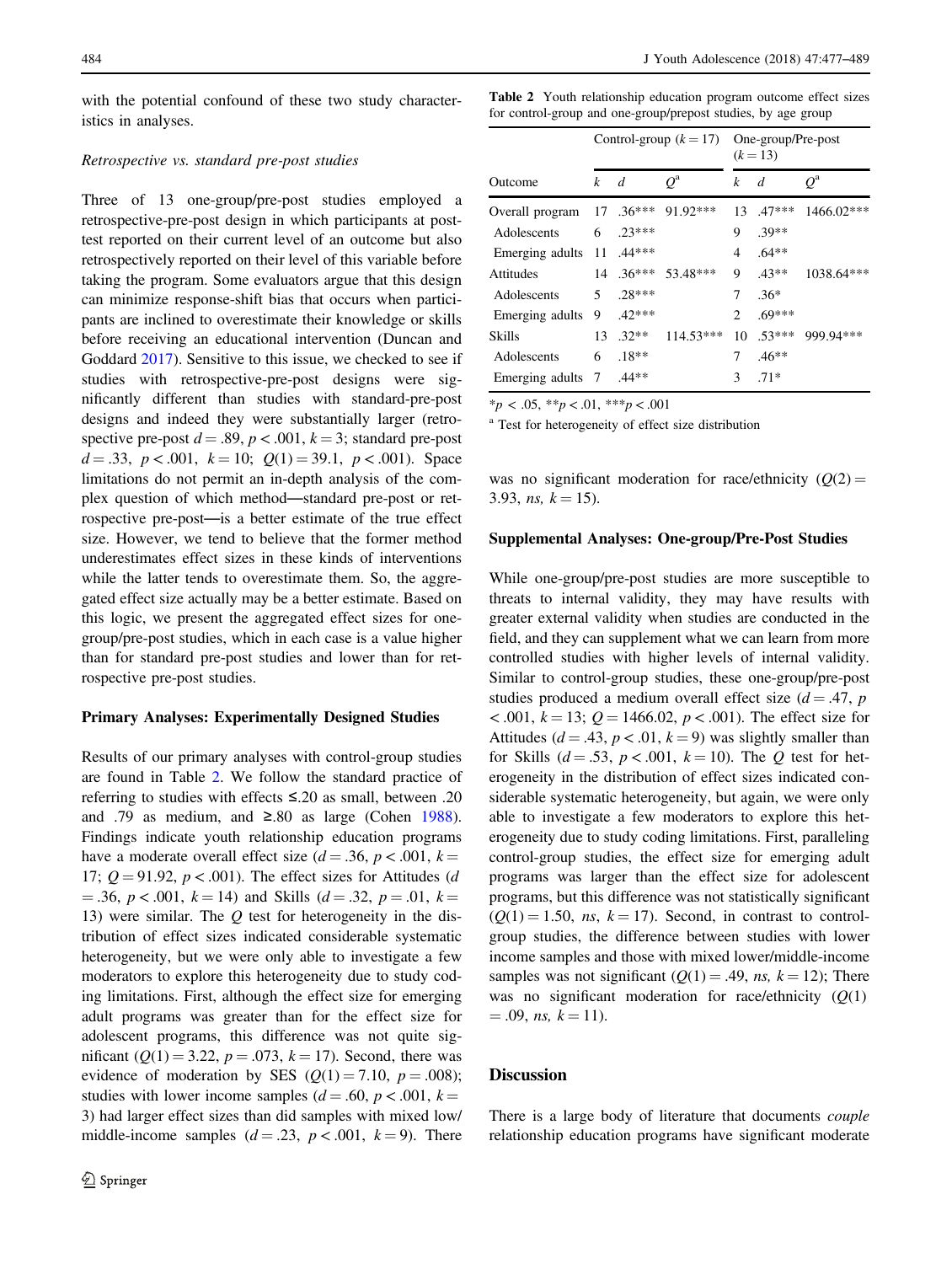impacts, with a handful of meta-analytic summaries (see Hawkins [2015](#page-10-0)). This study is the first to synthesize the emerging field of individually oriented relationship education programs targeting adolescents and emerging adults. Most of today's youth have aspirations for healthy relationships yet many fall short, often with negative consequences for themselves and their children. Relationship education programs targeted towards adolescents and emergieng adults may help set youth on a path towards future healthy relationships, but only if programs are having a positive impact.

The results of our study are relatively straightforward and reveal reasons for both optimism and concern. First, studies of youth relationship education programs  $(k = 30)$  yielded significant medium effect sizes (control-group-studies d  $= .36$ ; one-group/pre-post-studies  $d = .47$ ), including effects for attitudes and skills. These medium effect sizes are comparable to those found in meta-analytic studies of relationship education programs for committed couples (Blanchard et al. [2009](#page-10-0); Fawcett et al. [2010;](#page-10-0) Hawkins et al. [2008;](#page-11-0) Lucier‐Greer and Adler‐Baeder [2012](#page-11-0); Pinquart and Teubert [2010\)](#page-11-0). The medium effect size  $d = .36$  for controlgroup studies is larger than effect sizes found in a recent meta-analysis of RCT studies of positive youth development programs (behavioral outcomes  $d = .04$ ; psychological outcomes  $d = .17$ ) (Ciocanel et al. [2017\)](#page-10-0). However, this difference could be the result of differences in outcomes measured in the two reviews—behavioral and psychological vs. attitudes and skills acquisition—as well as other methodological differences and less a result of overall program effectiveness.

In addition, we found that studies with emerging adult individuals produced somewhat larger effects than studies with adolescents, although these differences were not quite statistically significant, so we hesitate to speculate much on this difference. It is possible that romantic relationships are more salient and proximate for emerging adults, so that they are more attuned to and invested in youth relationship education programs than adolescents. In addition, similar to the positive youth development meta-analysis findings (Ciocanel et al. [2017\)](#page-10-0), we found evidence among controlgroup studies that youth relationship education studies with lower income samples produced larger effects than those with mixed lower/middle income samples (although this was not replicated with the one-group/pre-post studies). A good number of studies now have found that more disadvantaged participants experience greater gains from relationship education programs than more advantaged participants (for a summary, see Hawkins et al. [2017](#page-11-0)).

These findings are encouraging considering the greater risks disadvantaged youth face for healthy relationship formation (e.g., Conger et al. [2010;](#page-10-0) Hymowitz et al. [2013](#page-11-0)). Our study provides some hope that youth relationship education could help disavantaged youth escape the cycle of unstable, unhealthy relationships leading to poor outcomes for the next generation. Perhaps youth from disadvantaged backgrounds benefit more from these programs because they provide them a positive vision of relationships (e.g., Adler-Baeder et al. [2007;](#page-9-0) Braithwaite and Fincham [2007](#page-10-0)) beyond what many may see in their everyday lives (e.g., Conger et al. [2010](#page-10-0); Karney and Bradbury [2005;](#page-11-0) Hymowitz et al. [2013](#page-11-0)), a vision that more advantaged youth take for granted. Perhaps in learning about healthy, stable relationships, they have a heightened awareness (and more accurate understanding) of the gap between the relationships they aspire to (Willoughby et al. [2015;](#page-12-0) Wood et al. [2008\)](#page-12-0) and the reality of so many relationships in their social sphere (Conger et al. [2010](#page-10-0); Karney and Bradbury [2005](#page-11-0); Hymowitz et al. [2013](#page-11-0)). In addition, these programs may heighten their sense of efficacy or ability through skills acquisition to achieve their relational aspirations, a crucial component of change (Snyder [2002](#page-12-0)).

Program administrators and policymakers who support relationship education programs targeted to disadvantaged youth can be encouraged by these findings. Still, there is a daunting distance between the potential effectiveness of specific youth relationship education programs (documented in this meta-analytic study) and the effectiveness of policy initiatives designed to promote these programs. Translating program potential into policy success to benefit a needy population is a long and hard process (Haskins and Margolis [2015\)](#page-10-0). Moreover, there is a glaring weakness in the body of evaluation research on youth relationship education programs that must constrain optimism for now: a lack of evidence from longer term follow-up assessments of behavioral outcomes. Until we can demonstrate that immediate intervention gains in attitudes and skills are sustained and translated into positive outcomes in healthy relationship formation behaviors in early adulthood, we cannot make a strong case for the value of youth relationship educaiton programs. And from a policy standpoint, we also need to demonstrate an ability to disseminate programs widely that achieve similar effects.

Thus, large challenges lie ahead. Of course, the studies in this field have been done with youth, and it is challenging and expensive to track mobile youth over several years. Some researchers in this area have attempted to do so but experienced high rates of attrition (75%+; Kerpelman et al. [2009](#page-11-0); Kerpelman et al. [2010\)](#page-11-0). Perhaps it is worth noting that these studies did yield positive results at 1-year postintervention, but the possibility of substantial bias from high attrition rates limits confidence in these results. Moreover, 1 year still is not a long enough period of time to gauge intervention impact on healthy relationship formation behavior. The federal Administration for Children and Families (ACF) has funded two expensive, rigorous,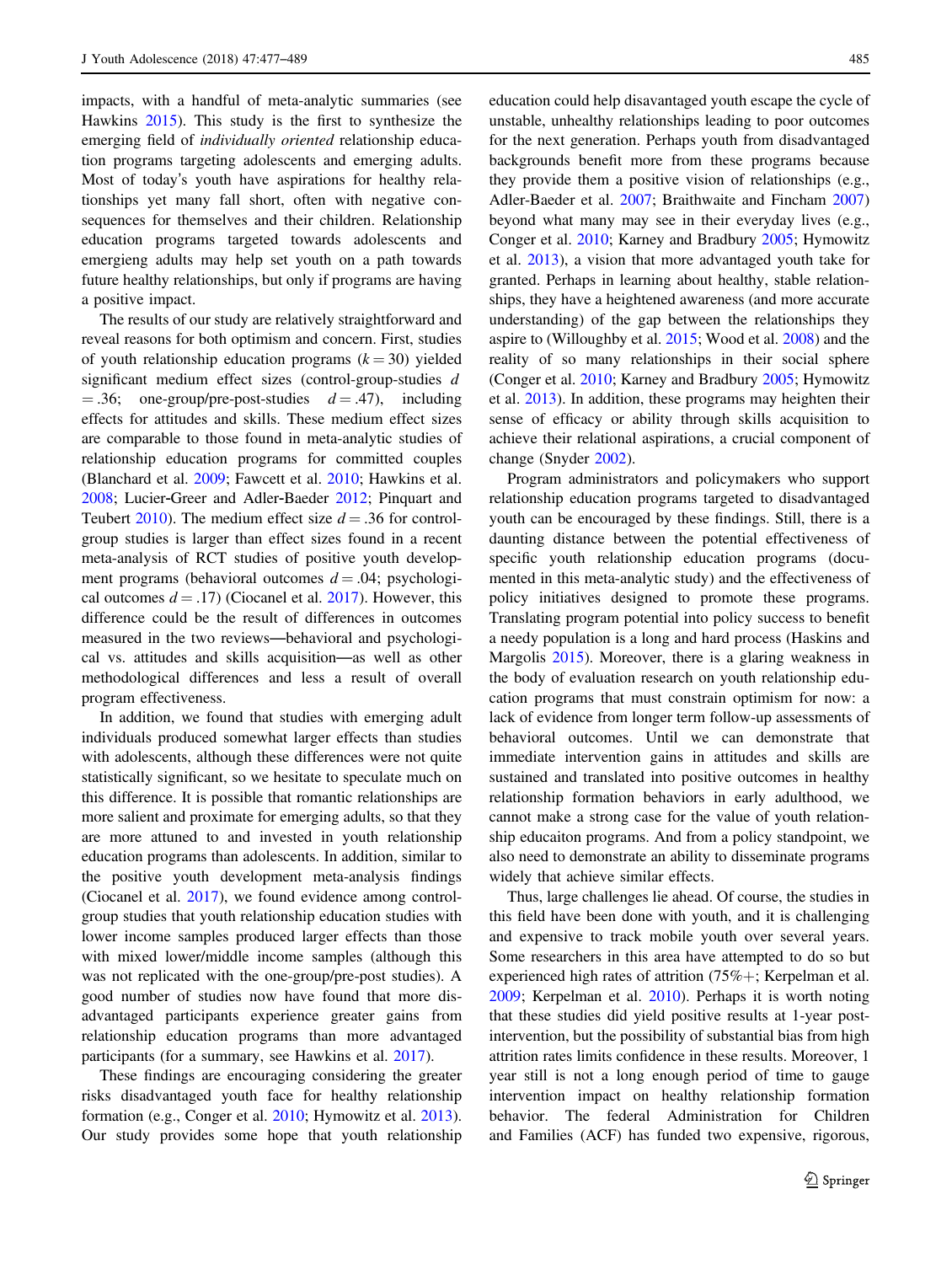<span id="page-9-0"></span>multi-site, RCT evaluation studies of relationship education programs for married and unmarried couples with children (Lundquist et al. [2014;](#page-11-0) Williamson et al. [2016;](#page-12-0) Wood et al. [2014\)](#page-12-0) and is continuing to evaluate more couple education programs, but ACF has yet to fund such a rigorous study of youth relationship education. Given the expense and skill (and patience) needed to conduct this kind of challenging research, ACF would be best suited to fund this crucial research. Given how many youth today struggle to achieve their aspirations for healthy romantic relationships and stable marriages, and the personal and societal costs of these struggles (Sawhill [2014;](#page-11-0) Scafidi [2008\)](#page-12-0), the time is ripe for this research to buttress policy efforts.

Our study has both strengths and weaknesses. We were able to synthesize a growing body of research on the effectiveness of relationship education for youth. Through a thorough search process and employing best practices for meta-analytic research methods, we identified a population of 17 control-group studies yielding a moderate effect size  $(d = .36)$ . Moreover, we also identified and analyzed 13 1group/pre-post youth relationship education studies that together echo the moderate effect size finding for controlgroup studies  $(d = .47)$ . Yet there are important limitations to our study. Due to a relatively small number of studies (17 control-group, 13 1-group/pre-post) and inconsistent reporting across studies, we were limited in our efforts to identify moderators of the significant heterogeneity of effect sizes evident in our analyses. This weakened our ability to understand why some programs may be more effective than others, an important contribution of meta-analytic research. In addition, six studies did not provide sufficient information to code sample SES. This missing information could have affected our moderation analyses of SES. Researchers should be more consistent reporting SES.

## Conclusion

Our synthesis of an emerging body of research on the effectiveness of youth relationship education programs yields some encouraging signs, namely that programs are showing the ability to impact relationship knowledge, attitudes, and skills, at least in the short-run. Moreover, disadvantaged youth appear to benefit the most from these programs. This is an important finding given that these youth are at greater risk for unhealthy and unstable realtionships, and many of them have negative experiences in romantic relationships with long-term consequences (Bouchey and Furman 2003; Smith et al. [2011\)](#page-12-0). Developmental research shows how early romantic involvement serves as a primary context for learning interpersonal behaviors that tend to shape later relational well-being (Collins et al. [2009\)](#page-10-0). Accordingly, youth relationship education programs

may serve a real need of contemporary young people, helping them achieve their aspirations for healthy relationships and stable families (Willoughby and James [2017;](#page-12-0) Wood et al. [2008](#page-12-0)). While it is too early to know the longterm impact of these programs, the early positive findings provide a rationale for continued efforts and more rigorous long-term evaluation.

Funding Funding was provided by the School of Family Life, Brigham Young University.

Authors' Contributions D.S. participated in the design and coordination of the study, coding of studies, performed the statistical analyses, wrote several sections, and worked on final revisions; N.L. participated in the design and coordination of the study, coding of the studies, wrote several sections, and worked on the final revisions; A.H. conceived the study, participated in the design and coordination of the study, coding of the studies, helped with the writing of the manuscript, and was a final reviewer of the manuscript. All authors read and approved the final manuscript.

Compliance with Ethical Standards This manuscript and the authors are in compliance with the Committee on Publication Ethics (COPE) guidelines presented on the journals webpage.

Conflict of Interest The authors declare that they have no competing interests.

Ethical Approval This study does not involve human participants. Meta-analytic studies are exempt from human subjects review.

Informed Consent Informed consent is not needed for meta-analytic studies.

## References

- \*Adler-Baeder, F., Kerpelman, J. L., Schramm, D. G., Higginbotham, B., & Paulk, A. (2007). The impact of relationship education on adolescents of diverse backgrounds. Family Relations, 56, 291–303.
- \*Antle, B. F., Sullivan, D. J., Dryden, A., Karam, E. A., & Barbee, A. P. (2011). Healthy relationship education for dating violence prevention among high-risk youth. Children and Youth Services Review, 33, 173–179. doi[:10.1016/j.childyouth.2010.08.031](http://dx.doi.org/10.1016/j.childyouth.2010.08.031).
- Amato, P. R., & Kane, J. B. (2011). Parents' marital distress, divorce, and remarriage: Links with daughters' early family formation transitions. Journal of Family Issues, 32(8), 1073–1103.
- Barber, B., & Eccles, J. (2003). The joy of romance: Healthy adolescent relationships as an educational agenda. In P. Florsheim (Ed.), Adolescent romantic relations and sexual behavior: Theory, research, and practical implications (pp. 355–370). Mahwah, NJ: Erlbaum.
- Berger, A., Wildsmith, E., Manlove, J., & Steward-Streng, N. (2012). Relationship violence among young adult couples. Child Trends Research Brief, #2012–2014. [https://www.childtrends.org/wp](https://www.childtrends.org/wp-content/uploads/2012/06/Child_Trends-2012_06_01_RB_CoupleViolence.pdf)[content/uploads/2012/06/Child\\_Trends-2012\\_06\\_01\\_RB\\_](https://www.childtrends.org/wp-content/uploads/2012/06/Child_Trends-2012_06_01_RB_CoupleViolence.pdf) [CoupleViolence.pdf](https://www.childtrends.org/wp-content/uploads/2012/06/Child_Trends-2012_06_01_RB_CoupleViolence.pdf).
- Bouchey, H. A., & Furman, W. (2003). Dating and romantic experiences in adolescence. In G. R. Adams & M. Berzonsky (Eds.),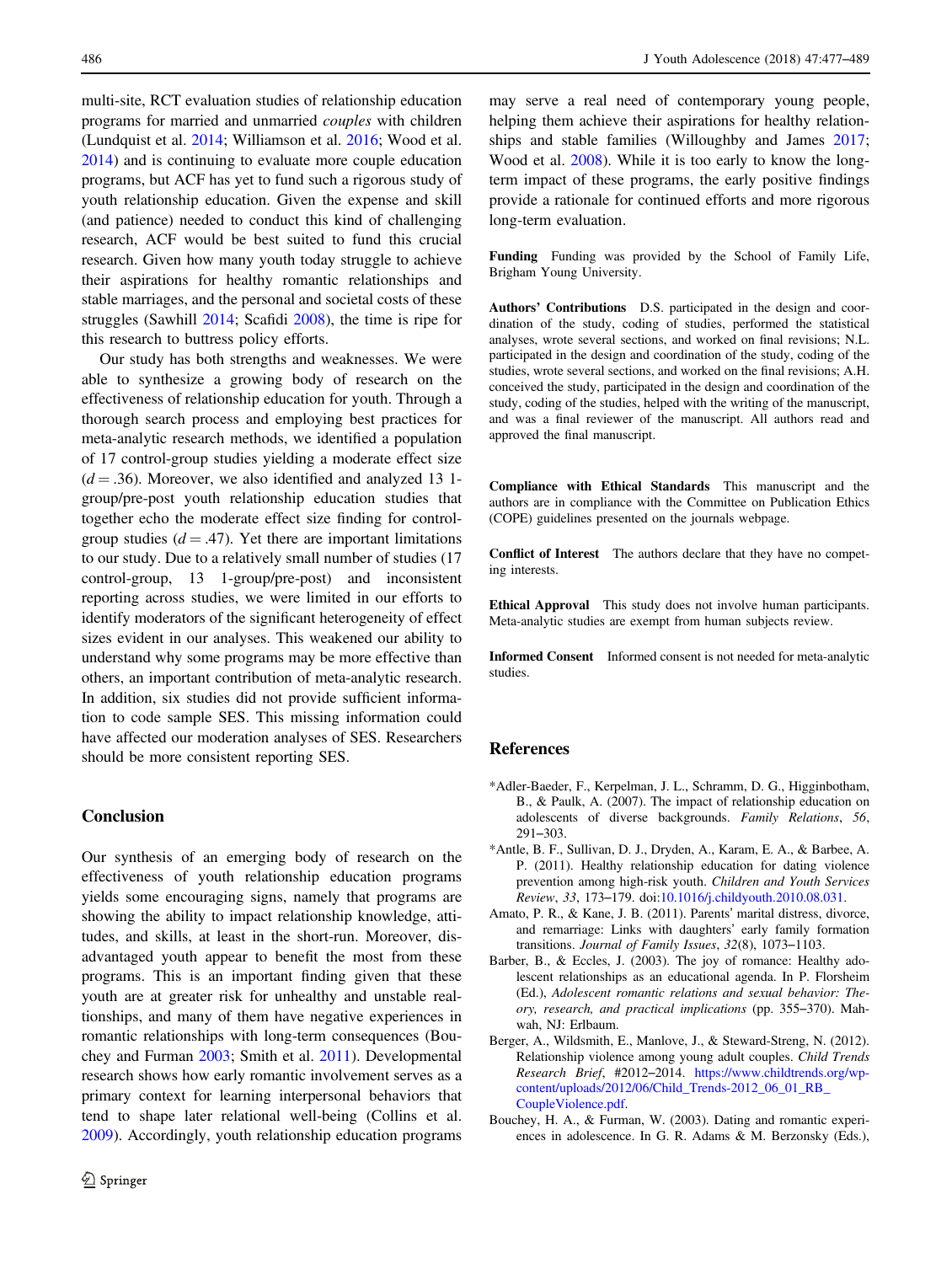<span id="page-10-0"></span>The Blackwell handbook of adolescence (pp. 313–329). Oxford: Blackwell Publishers.

- Blanchard, V. L., Hawkins, A. J., Baldwin, S. A., & Fawcett, E. B. (2009). Investigating the effects of marriage and relationship education on couples' communication skills: A meta-analytic study. Journal of Family Psychology, 23, 203–214. doi:[10.1037/a](http://dx.doi.org/10.1037/a0015211) [0015211.](http://dx.doi.org/10.1037/a0015211)
- \*Bradford, A. B., Erickson, C., Smith, T. A., Adler-Baeder, F., & Ketring, S. A. (2014). Adolescents' intention to use relationship interventions by demographic group: Before and after a relationship education curriculum. The American Journal of Family Therapy, 42, 293–303. doi[:10.1080/01926187.2013.864945](http://dx.doi.org/10.1080/01926187.2013.864945).
- Bradford, A. B., Hawkins, A. J., & Acker, J. (2015). If we build it, they will come: Exploring policy and practice implications of public support for couple and relationship education for lower income and relationally distressed couples. Family Process, 54, 639–654. doi:[10.1111/famp.12151](http://dx.doi.org/10.1111/famp.12151).
- \*Bradford, K., Stewart, J. W., Pfister, R., & Higginbotham, B. J. (2016). Avoid falling for a jerk(ette): Effectiveness of the premarital interpersonal choices and knowledge program among emerging adults. Journal of Marital and Family Therapy, 42, 630–644. doi:[10.1111/jmft.12174.](http://dx.doi.org/10.1111/jmft.12174)
- \*Braithwaite, S. R., & Fincham, F. D. (2007). ePREP: Computer based prevention of relationship dysfunction, depression and anxiety. Journal of Social and Clinical Psychology, 26, 609–622.
- \*Braithwaite, S. R., & Fincham, F. D. (2009). A randomized clinical trial of a computer based preventive intervention: Replication and extension of ePREP. Journal of Family Psychology, 23, 32–38. doi[:10.1037/a0014061](http://dx.doi.org/10.1037/a0014061).
- Brent, D. A., Perper, J. A., Moritz, G., Baugher, M., Roth, C., & Balach, L., et al. (1993). Stressful life events, psychopathology, and adolescent suicide: A case–control study. Suicide and Life-Threatening Behavior, 23, 179–187.
- Burton, L. M., Cherlin, A., Winn, D., Estacion, A., & Holder-Taylor, C. (2009). The role of trust in low-income mothers' intimate unions. Journal of Marriage and Family, 71, 1107–1124.
- Busby, D. M., Carroll, J. S., & Willoughby, B. J. (2010). Compatibility or restraint? The effects of sexual timing on marriage relationships. Journal of Family Psychology, 24, 766–774. doi[:10.1037/a0021690](http://dx.doi.org/10.1037/a0021690).
- Card, N. A. (2015). Applied meta-analysis for social science research. New York: Guilford Publications.
- Carver, K. P., Joyner, K., & Udry, J. R. (2003). National estimates of adolescent romantic relationships. In P. Florsheim (Ed.), Adolescent romantic relations and sexual behavior: Theory, research, and practical implications (pp. 23–56). Mahwah, NJ: Lawrence Erlbaum Associates.
- \*Chan, A. E., Adler-Baeder, F. M., Duke, A. M., Ketring, S. A., & Smith, T. A. (2016). The role of parent–child interaction in community-based youth relationship education. The American Journal of Family Therapy, 44, 36–45.
- Cherlin, A. J., Burton, L. M., Hurt, T. R., & Purvin, D. M. (2004). The influence of physical and sexual abuse on marriage and cohabitation. American Sociological Review, 69, 768–789.
- Chin, H. B., Sipe, T. A., Elder, R., Mercer, S. L., Chattopadhyay, S. K., & Jacob, V., et al. (2012). The effectiveness of group-based comprehensive risk-reduction and abstinence education interventions to prevent or reduce the risk of adolescent pregnancy, human immunodeficiency virus, and sexually transmitted infections: Two systematic reviews for the guide to community preventative services. American Journal of Preventative Medicine, 42, 272–294. doi[:10.1016/j.amepre.2011.11.006](http://dx.doi.org/10.1016/j.amepre.2011.11.006).
- Ciocanel, O., Power, K., Eriksen, A., & Gillings, K. (2017). Effectiveness of positive youth development interventions: A metaanalysis of randomized controlled trials. Journal of Youth and Adolescence, 46, 483–504. doi:[10.1007/s10964-016-0555-6](http://dx.doi.org/10.1007/s10964-016-0555-6).
- Cohen, J. (1988). Statistical power analysis for the behavioral sciences (rev. ed.). New York: Academic Press.
- Collins, W. A., Welsh, D. P., & Furman, W. (2009). Adolescent romantic relationships. Annual Review of Psychology, 60, 631–652. doi:[10.1146/annurev.psych.60.110707.163459](http://dx.doi.org/10.1146/annurev.psych.60.110707.163459).
- Conger, R. D., Conger, K. J., & Martin, M. U. (2010). Socioeconomic status, family processes, and individual development. Journal of Marriage and Family, 72(3), 685–704. doi[:10.1111/j.1741-3737.](http://dx.doi.org/10.1111/j.1741-3737.2010.00725.x) 2010.00725 x
- \*Cottle, N. R., Thompson, A. K., Burr, B. K., & Hubler, D. S. (2014). The effectiveness of relationship education in the college classroom. Journal of Couple & Relationship Therapy, 13(4), 267–283. doi:[10.1080/15332691.2014.956357](http://dx.doi.org/10.1080/15332691.2014.956357).
- De La Rue, L., Polanin, J. R., Espelage, D. L., & Pigott, T. D. (2017). A meta-analysis of school-based interventions aimed to prevent or reduce violence in teen dating relationships. Review of Educational Research, 87(1), 7–34. doi:[10.3102/0034654316632061](http://dx.doi.org/10.3102/0034654316632061).
- Duncan, S. F., & Goddard, H. W. (2017). Family life education: Principles and practices for effective outreach. Los Angeles: Sage.
- \*DuPree, D. G., Whiting, J. B., & Harris, S. M. (2016). A personoriented analysis of couple and relationship education. Family Relations, 65, 635–646. doi:[10.1111/fare.12222.](http://dx.doi.org/10.1111/fare.12222)
- Fawcett, E. B., Hawkins, A. J., Blanchard, V. L., & Carroll, J. S. (2010). Do premarital education programs really work? A metaanalytic study. Family Relations, 59, 232–239. doi[:10.1111/j.](http://dx.doi.org/10.1111/j.1741-3729.2010.00598.x) [1741-3729.2010.00598.x](http://dx.doi.org/10.1111/j.1741-3729.2010.00598.x).
- \*Futris, T. G., Sutton, T. E., & Richardson, E. W. (2013). An evaluation of the relationship smarts plus program on adolescents in Georgia. Journal of Human Sciences and Extension, 1(2), 1–15.
- Gardner, S. P. (2001). Evaluation of the "Connections: Relationships and marriage" curriculum. Family Relations, 53, 521–527. doi:[10.](http://dx.doi.org/10.1111/j.0197-6664.2004.00061.x) [1111/j.0197-6664.2004.00061.x](http://dx.doi.org/10.1111/j.0197-6664.2004.00061.x).
- Gardner, S. P., & Boellaard, R. (2007). Does youth relationship education continue to work after a high school class? A longitudinal study. Family Relations, 56, 490–500. doi[:10.1111/j.1741-3729.](http://dx.doi.org/10.1111/j.1741-3729.2007.00476.x) [2007.00476.x.](http://dx.doi.org/10.1111/j.1741-3729.2007.00476.x)
- \*Gardner, S. P., Bridges, J. G., Johnson, A., & Pace, H. (2016). Evaluation of the What's real: Myth & facts about marriage curriculum: Differential impacts of gender. Marriage & Family Review, 52, 579–597. doi[:10.1080/0494929.2016.1157120.](http://dx.doi.org/10.1080/0494929.2016.1157120)
- \*Gardner, S. P., Giese, K., & Parrot, S. M. (2004). Evaluation of the connections: Relationship and marriage curriculum. Family Relations, 53, 521–527.
- Georgia, E. J., Cicila, L. N., & Doss, B. D. (2016). Use of web-based relationship and marriage education. In J. J. Ponzetti, Jr. (Ed.), Evidence-based approaches to relationship and marriage education (pp. 319–330). New York: Routledge.
- Halford, W. K. (2011). Marriage and relationship education: What works and how to provide it. New York: Guilford.
- \*Halpern-Meekin, S. (2011). High school relationship and marriage education: A comparison of mandated and self-selected treatment. Journal of Family Issues, 32, 394–419. doi[:10.1177/](http://dx.doi.org/10.1177/0192513X10383944) [0192513X10383944.](http://dx.doi.org/10.1177/0192513X10383944)
- Haskins, R., & Margolis, G. (2015). Show me the evidence: Obama's fight for rigor and rsults in social policy. Washington D.C.: Brookings Institution.
- Hawkins, A., Amato, P., & Kinghorn, A. (2013). Are governmentsupported healthy marriage initiatives affecting family demographics? A state-level analysis. Family Relations, 62, 501–513. doi[:10.1111/fare.12009](http://dx.doi.org/10.1111/fare.12009).
- Hawkins, A., & VanDenBerghe, B. (2014). Facilitating forever: A feasible public policy agenda to help couples form and sustain healthy relationships and enduring marriages. Charlottesville, VA: National Marriage Project.
- Hawkins, A. J. (2015). Does it work? Effectiveness research on relationship and marriage education. In J. Ponzetti (Ed.), Evidence-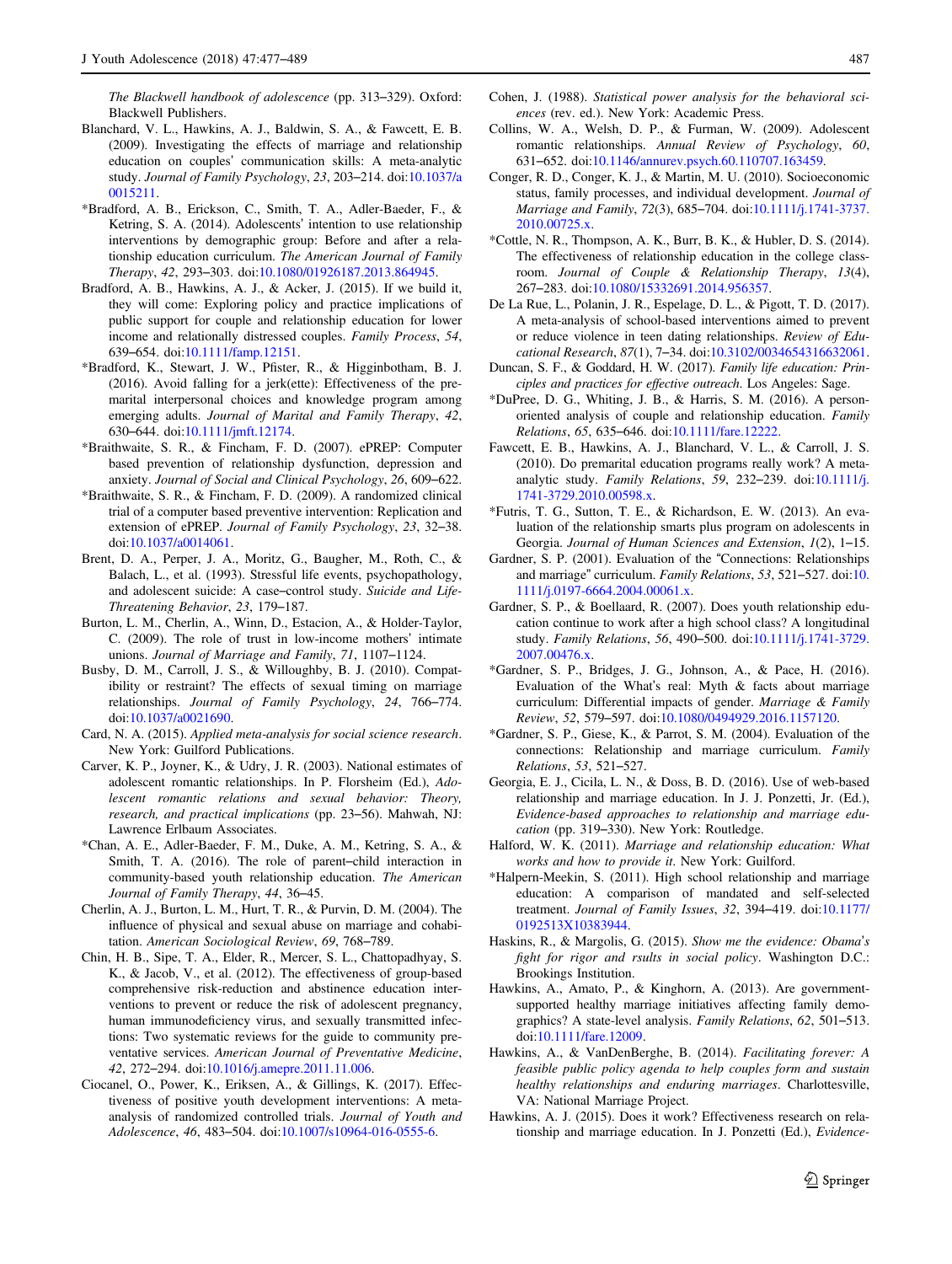<span id="page-11-0"></span>based approaches to relationship and marriage education (pp. 60–73). New York: Routledge.

- Hawkins, A. J. (2017). Shifting the relationship education field to prioritize youth relationship education. Journal of Couple & Relationship Therapy, [10.1080/15332691.2017.1341355](http://dx.doi.org/10.1080/15332691.2017.1341355)
- Hawkins, A. J., Carroll, J. S., Doherty, W. J., & Willoughby, B. J. (2004). A comprehensive framework for marriage education. Family Relations, 53, 547–558.
- Hawkins, A. J., Allen, S. E., & Yang, C. (2017). How does couple and relationship education affect relationship hope? An interventionprocess study with lower income couples. Family Relations, (in press)
- Hawkins, A. J., Blanchard, V. L., Baldwin, S. A., & Fawcett, E. B. (2008). Does marriage and relationship education work? A metaanalytic study. Journal of Consulting and Clinical Psychology, 76, 723–734. doi[:10.1037/a0012584](http://dx.doi.org/10.1037/a0012584).
- Hawkins, A. J., & Erickson, S. E. (2015). Is couple and relationship education effective for lower income participants? A metaanalytic study. Journal of Family Psychology, 29, 59–68. doi:[10.](http://dx.doi.org/10.1037/fam0000045) [1037/fam0000045.](http://dx.doi.org/10.1037/fam0000045)
- \*Holt, L. J., Mattanah, J. F., Schmidt, C. K., Daks, J. S., Brophy, E. N., Minnaar, P. Y., & Rorer, K. (2016). Effects of relationship education on emerging adults' relationship beliefs and behaviors. Personal Relationships, 23, 723–741. doi:[10.1111/pere.12147](http://dx.doi.org/10.1111/pere.12147).
- Hood, M. H. E. (2016). The effects of intimate relationship education on university students' attachment security. (2016-26520-285). Theses, Dissertations, Professional Papers. Paper 4399, University of Montana.
- Hymowitz, K., Carrol, J. S., Wilcox, W. B., & Kaye, K. (2013). Knot yet: The benefits and costs of delayed marriage in America, a commissioned report sponsored by the National Campaign to Prevent Teen and Unplanned Pregnancy, the RELATE Institute, and the National Marriage Project. Available at [www.](http://www.twentysomethingmarriage.org) [twentysomethingmarriage.org.](http://www.twentysomethingmarriage.org)
- \*Johnson, V. I. (2009). The effects of intimate relationship education on relationship optimism and attitudes toward marriage. Missoula: University of Montana. Unpublished doctoral dissertation.
- Joyner, K., & Udry, J. R. (2000). You don't bring me anything but down: Adolescent romance and depression. Journal of Health and Social Behavior, 41, 369–391.
- Karney, B. R., & Bradbury, T. N. (2005). Contextual influences on marriage: Implications for policy and intervention. Current Directions in Psychological Science, 14, 171–174.
- \*Kerpelman, J. L., Pittman, J. F., Adler-Baeder, F., Eryigit, S., & Paulk, A. (2009). Evaluation of a statewide youth-focused relationship education curriculum. Journal of Adolescence, 32, 1359–1370. doi[:10.1016/j.adolescence.2009.04.006](http://dx.doi.org/10.1016/j.adolescence.2009.04.006).
- \*Kerpelman, J. L., Pittman, J. F., Adler-Baeder, F., Stringer, K. J., Eryigit, S., Cadely, H. S., & Harrell-Levy, M. K. (2010). What adolescents bring to and learn from relationship education classes: Does social address matter? Journal of Couple & Relationship Therapy, 9, 95–112. doi[:10.1080/15332691003694877](http://dx.doi.org/10.1080/15332691003694877).
- \*Kilmann, P. R., Urbaniak, G. C., & Parnell, M. M. (2006). Effects of attachment-focused versus relationship skills–focused group interventions for college students with insecure attachment patterns. Attachment & Human Development, 8, 47–62. doi[:10.1080/](http://dx.doi.org/10.1080/14616730600585219) [14616730600585219](http://dx.doi.org/10.1080/14616730600585219).
- \*Lloyd, G. M., Munoz, D. R., Tremblay, P. S., Foskett, M. E., Hallett, M. M., & Distelberg, B. J. (2015). iRelate: A comprehensive approach empowering young Marines to succeed at intimate relationships. Contemporary Family Therapy, 37, 247–260. doi[:10.1007/s10591-015-9333-y](http://dx.doi.org/10.1007/s10591-015-9333-y).
- Lipsey, M. W., & Wilson, D. B. (2001). Practical meta-analysis. Thousand Oaks, CA: Sage. vol. 49.
- Lucier‐Greer, M., & Adler‐Baeder, F. (2012). Does couple and relationship education work for individuals in stepfamilies? A meta‐

 $\textcircled{2}$  Springer

analytic study. Family Relations, 61, 756–769. doi[:10.1111/j.](http://dx.doi.org/10.1111/j.1741-3729.2012.00728.x) [1741-3729.2012.00728.x](http://dx.doi.org/10.1111/j.1741-3729.2012.00728.x).

- Lundquist, E., Hsueh, J., Lowenstein, A., Faucetta, K., Gubits, D., Michalopoulos, C., & Knox, V. (2014). A family-strengthening program for low-income families: Final impacts from the Supporting Healthy Marriage evaluation. Washington, DC: Office of Planning, Research and Evaluation, Administration for Children and Families, U.S. Department of Health and Human Services. OPRE Report 2013-49A.
- \*Ma, Y., Pittman, J. F., Kerpelman, J. L., & Adler‐Baeder, F. (2014). Relationship education and classroom climate impact on adolescents' standards for partners/relationships. Family Relations, 63, 453–468. doi:[10.1111/fare.12084.](http://dx.doi.org/10.1111/fare.12084)
- Masarik, A. S., Martin, M. J., Ferrer, E., Lorenz, F. O., Conger, K. S., & Conger, R. D. (2016). Couple resilience to economic pressure over time and across generations. Journal of Marriage and Family, 78, 326–345. doi:[10.1111/jomf.12284.](http://dx.doi.org/10.1111/jomf.12284)
- McAllister, S., Duncan, S. F., & Hawkins, A. J. (2012). Examining the early evidence for self-directed marriage and relationship education: A meta-analytic study. Family Relations, 61, 742–755. doi[:10.1111/j.1741-3729.2012.00736.x.](http://dx.doi.org/10.1111/j.1741-3729.2012.00736.x)
- \*McElwain, A., Finnegan, V., Whittaker, A., Kerpelman, J., Adler-Baeder, F., & Duke, A. (2016). Evaluation and lessons learned from an undergraduate service learning course providing youthfocused relationship education. Evaluation and Program Planning, 58, 116–124. doi[:10.1016/j.evalprogplan.2016.06.002.](http://dx.doi.org/10.1016/j.evalprogplan.2016.06.002)
- McKeever, M., & Wolfinger, N. H. (2011). Thanks for nothing: Income and labor force participation for never-married mothers since 1982. Social Science Research, 40, 63–76. doi[:10.1016/j.](http://dx.doi.org/10.1016/j.ssresearch.2010.06.008) [ssresearch.2010.06.008.](http://dx.doi.org/10.1016/j.ssresearch.2010.06.008)
- Mother, D., Liberati, A., Tetzlaff, J., & Altman, D. G., The PRISMA Group. (2009). Preferred reporting items for systematic reviews and meta-analyses: The PRISMA statement. Plosad-Medicine, 6 (7), e1000097 doi: 10.1371.
- Nowak, C., & Heinrichs, N. (2008). A comprehensive meta-analysis of Triple-P Positive Parenting program using hierarchical linear modeling: Effectiveness and moderating variables. Clinical Child and Family Psychological Review, 11, 114–144. doi[:10.1007/](http://dx.doi.org/10.1007/s10567-008-0033-0) [s10567-008-0033-0.](http://dx.doi.org/10.1007/s10567-008-0033-0)
- Pinquart, M., & Teubert, D. (2010). A meta-analytic study of couple interventions during the transition to parenthood. Family Relations, 59, 221–231. doi: 10.1111.j.1741-3729.2010.00597.x.
- \*Polanchek, S. A. (2014). Effects of individual-oriented relationship education on university students' knowledge, beliefs, and attitudes. Missoula: University of Montana. Unpublished doctoral dissertation.
- Randles, J. M. (2017). Proposing prosperity: Marriage education policy and inequality in America. New York: Columbia University.
- Regnerus, M., & Uecker, J. (2011). Premarital sex in America: How young Americans meet, mate, and think about marrying. New York: Oxford University Press.
- Rhoades, G. K., & Stanley, S. M. (2014). Before "I do": What do premarital experiences have to do with marital quality among today's young adults? Charlottesville, VA: The National Marriage Project.
- \*Rice, T. M., McGill, J., & Adler-Baeder, F. (2017). Relationship education for youth in high school: Preliminary evidence from a non-controlled study on dating behavior and parent–adolescent relationships. Child & Youth Care Forum, 46, 51–68. doi:[10.](http://dx.doi.org/10.1007/s10566-016-9368-8) [1007/s10566-016-9368-8.](http://dx.doi.org/10.1007/s10566-016-9368-8)
- Roberts, D. F. (2000). Media and youth: Access, exposure, and privatization. Journal of Adolescent Health, 27, 8–14.
- Sawhill, I. V. (2014). Generation unbound: Drifting into sex and parenthood without marriage. Washington DC: Brookings Institution Press.